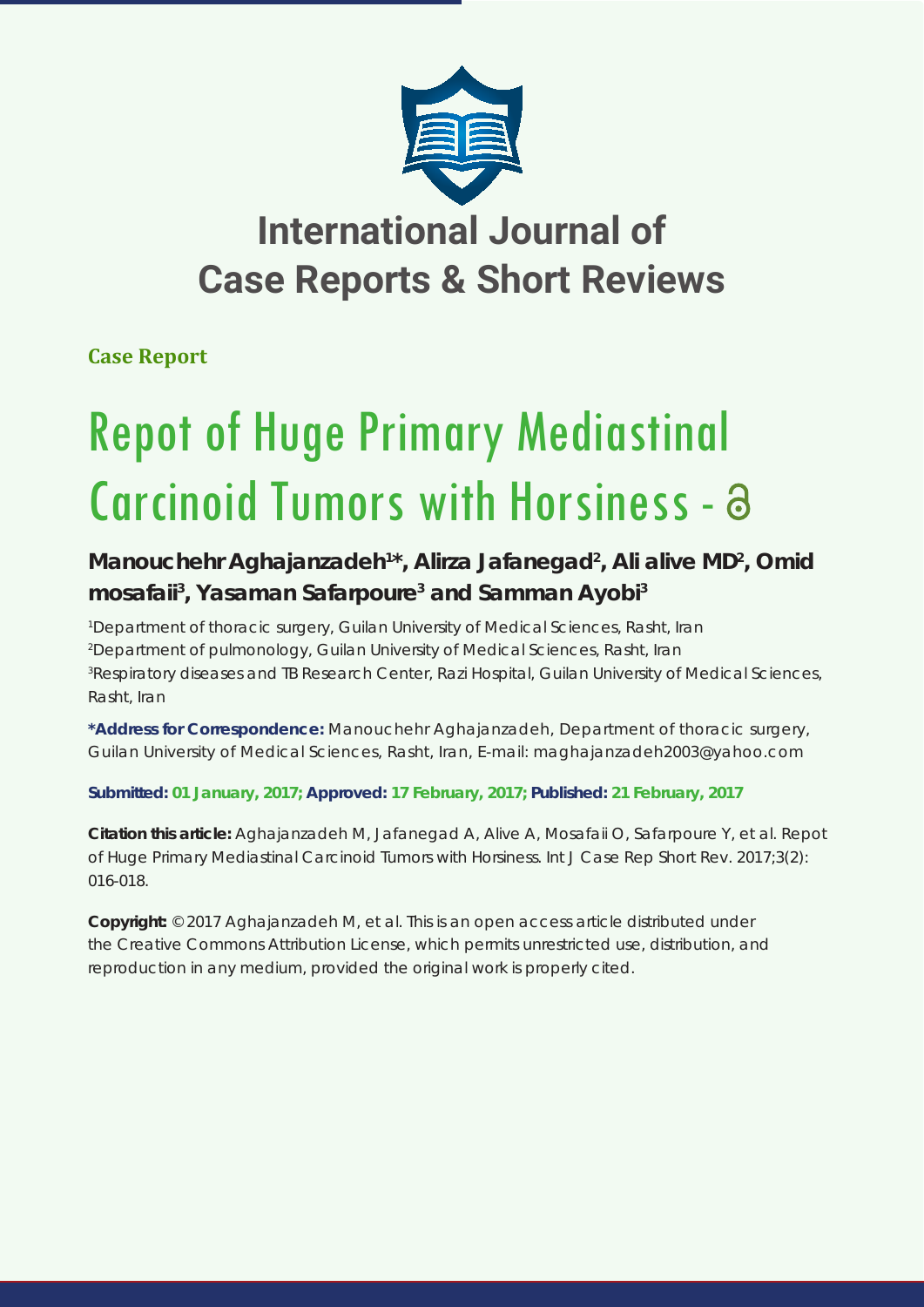#### **ABSTRACT**

A carcinoid tumor can occur in a variety of sites, including the mediastinum. Carcinoid tumor arising from the mediastinum is invariably related to the thymus. Isolated origin of mediastinal carcinoids is rare, especially in the posterior mediastinum. Only two cases of posterior mediastinal carcinoids have been reported so far. These were assumed to be arising from ectopic thymus tissue. We report a case of a 48-year-old man who presented with dyspnoea, horsiness and dry cough due to giant carcinoid tumor of the posterior mediastinum, the pedicle originating from the posterior mediastinum, not related to the thymus. She underwent thoracotomy and resection that provided relief. The Microscopic and immunochemical studies revealed extrathymic and show more pronounced cytologic atypia, increased mitotic activity (approximately 3-/ 410 HPF), Grade II) Grade II or (intermediate grade neuroendocrine neoplasm (a typical carcinoid).

#### **INTRODUCTION**

Mediastinal masses present challenging problems in thoracic surgery. One of these tumors is neuroendocrine carcinoma Carcinoid tumor can occur in a variety of sites, such as the lung, thymus, parathyroid, ovary, and biliary and gastrointestinal tracts mediastinum [1,2]. Occasionally, the tumor arises from nonparenchymal soft tissue, including the mesentery, retroperitoneum, inferior vena cava, or the presacral region [3,4]. 3-8 in revives of literature, we found only two cases of posterior mediastinal carcinoids have been reported so far [1-4]. Most of them remain asymptomatic for long and by the time the pressure symptoms as a cough, dyspnea and chest pain develop, in this time tumors are quite advanced. Herein, we present a case of neuroendocrine carcinoma of the posterior mediastinum with a cough, dyspnea, weight loss and horsiness and discuss its symptoms, diagnosis tools, treatment and pathologic implications this case of primary neuroendocrine carcinoma of posterior mediastinum.

#### **CASE REPORT**

A 48-year-old man presented with a dry cough and dyspnea since six months that was associated with weight loss (10 Kg) and change in voice. Wheezing was hearted on the left chest. Cervical region was normal chest radiograph (posterio-anterior view) (Figure 1) revealed a large left para-cardiac and aorta mass, that was confirmed to be a mediastinal mass (20cm x 16cm x 14cm) on computed tomography, revealing huge mass with areas of necrosis and compress on the left pulmonary and bronchus (Figure 2) beta HCG, LDH, alfa FP and CEA normal. The patient has referred for CT-scan guided transthoracic-needle biopsy, the pathologist report was neuroendocrine (carcinoid) tumor. The patient was undergone to a left posteriorlateral thoracotomy. The tumor was found to occupy most of the left hemi thorax extending from posterior to anterior mediastinum. It was resected completely along with pedicle that was arising from the left para vertebral area between the left pulmonary artery and the arch of the aorta. The lesion was lobulated, well-encapsulated except over the region of the pedicle it was 14cm x 11cm x 10cm in size and weighed 850 gm and the cut surface showed solid grey-white and the tumor was encapsulated but fragile (Figure 3). Microscopic findings showed neoplastic tissue composed of nests of the monotonous small cuboidal cell with round nuclei & inconspicuous multiple nucleoli surrounded by delicate fibrovascular bundles. More pronounced cytologic atypia, increased mitotic activity (3-4/ 10 hpf) figures but no tumor necrosis is seen. The adipose tissue contains a reactive lymph node (intermediate grade neuroendocrine neoplasm (a typical carcinoid, Grade II). The post-operative period was uneventful. Horsiness was improved the patient is being followed-up and is doing well at the end of six months and weight gained 5 Kg.



**Figure 1:** Chest radiograph (PA view) showing left paracardiac mass occupying left hemithorax.



**Figure 2:** CT chest showing a large non-enhancing cystic lesion in the mediastinum with hypodense and hyperdense areas and origin of pedicle in the posterior mediastinum.

#### **DISCUSSION**

The carcinoids are a neuroendocrine group of tumors, arising from Kulchitsky cells. They can arise from along the gastrointestinal tract or the bronchial mucosa. The tumor can Release serotonin may produce carcinoid syndrome (flushing, diarrhea, and wheezing). Carcinoid was defined in 1907 by Oberndorfer but is now more relevantly named as the neuroendocrine tumor [2]. The origin of neuroendocrine tumors of the mediastinum is either from thymus or from the ectopic neuroectodermal tissue. Rosai and Higa are credited with the first description of such tumors in the thymic region [5]. There is the marginal relevance of the precise distinction between thymic and mediastinal carcinoids [6]. However, few cases of posterior mediastinal carcinoid tumor reported so far have been attributed to ectopic thymic tissue [7]. Clinically, patients may be